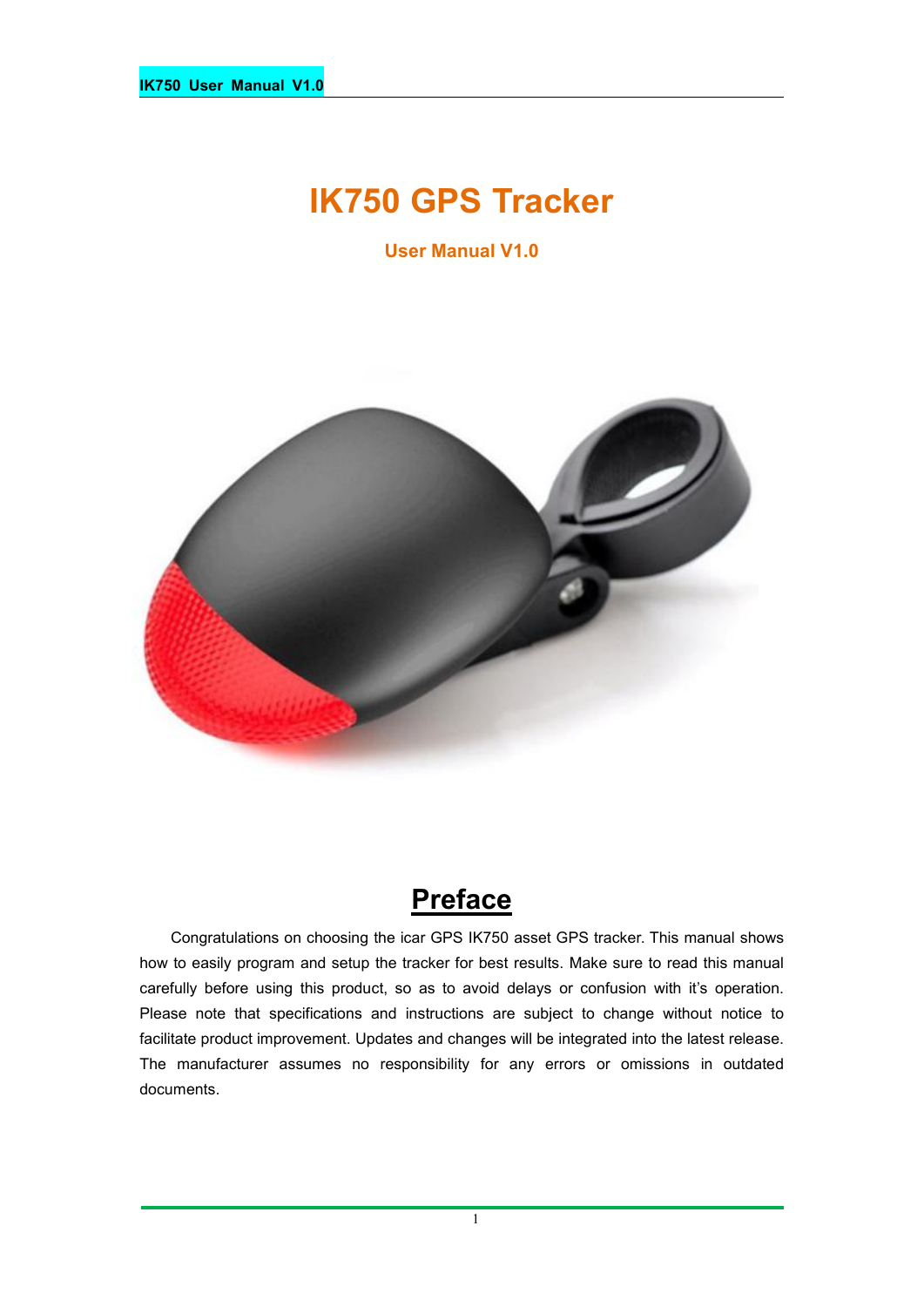# **1. Overview**

IK750 is a GPS tracker designed for bike.

### **2. Features**

- Real-timing tracking
- **•** GPS+WiFi Positioning
- **•** History record check
- Geo-Fence alarm
- Low battery alarm
- Power saving mode
- PC & Mobile App tracking
- Mini Hidden
- IP65 Water resistant

# **3. Applications**

- Bike tracking
- **•** E-bike tracking

## **4. Specifications**

| <b>Item</b>                 | <b>Specifications</b>              |  |
|-----------------------------|------------------------------------|--|
| Dimension                   | 70*55*20mm                         |  |
| Weight                      | 74.2g                              |  |
| Charger                     | DC 5V/1A                           |  |
| Backup battery              | 3.7 V 1500mAh                      |  |
| Power consumption           | 40mA standby current               |  |
| Working temperature         | $-20^{\circ}$ C to 65 $^{\circ}$ C |  |
|                             |                                    |  |
| <b>Item</b>                 | <b>Specifications</b>              |  |
| <b>Cellular Bands</b>       | GSM: 850/900/1800/1900Mhz          |  |
| Positioning                 | GPS, AGPS, LBS                     |  |
| <b>Tracking Sensitivity</b> | $-162$ dBm                         |  |
| Sensor                      | Accelerometer                      |  |
| LED                         | <b>RED/GREEN/BLUE</b>              |  |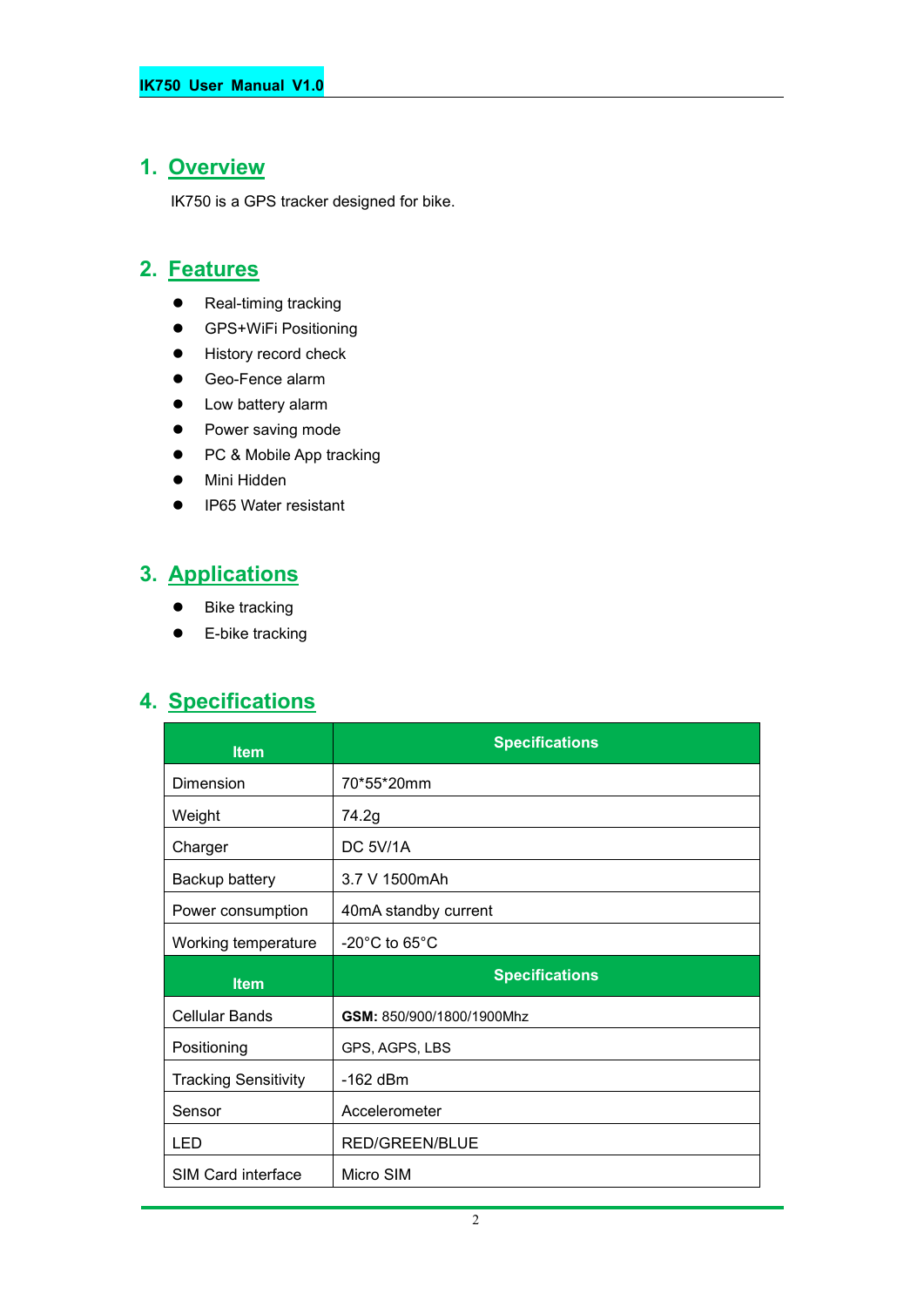**IK750 User Manual V1.0**

| Waterr          |        |
|-----------------|--------|
| <b>UUI</b><br>. | <br>~~ |
|                 |        |

# **5. IK750 interface**



### **6. In the box**

- 1\* IK750 GPS Tracker
- 1\* Quick Start Guide

### **7. Installation**

#### **7.1 SIM Card installation**

- Get ready a **Micro Sim Card** that support **GSM&GPRS** with30MB data per month
- Open the rubber plug
- **Insert Sim card** to sim card slot correctly
- Devices would turn on autoly (green led will blinking).
- After that the device will be ready.

#### **7.2 LED Indications**

|                   | Flash                              | Fix      | Эff                                         |
|-------------------|------------------------------------|----------|---------------------------------------------|
| Green Light       | <b>GSM/GPRS</b> conversation start |          | No GPRS signal   Power off or in sleep mode |
| <b>Blue Light</b> | GPS location successful            |          | No GPRS signal   Power off or in sleep mode |
| Red Light         |                                    | charging | Full battery or charged full                |

### **8. SMS Commands List**

|            | <b>Function</b> | Command Format               | Reply      | for example     |
|------------|-----------------|------------------------------|------------|-----------------|
| <b>APN</b> |                 | apn+123456+space+content     | apn ok     | apn123456 cmnet |
|            |                 | apnuser+123456+space+content | apnuser ok |                 |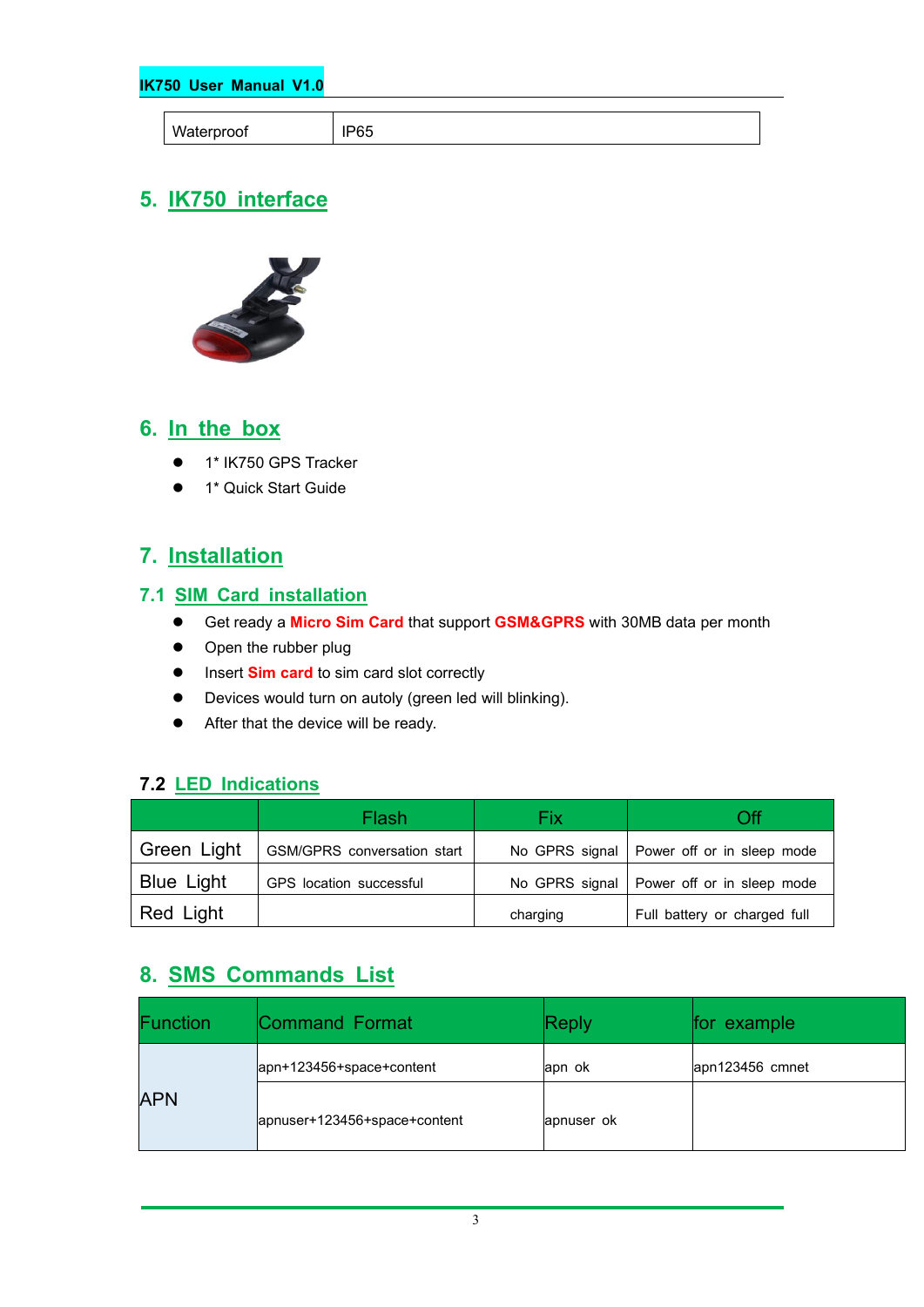#### **IK750 User Manual V1.0**

|                           | apnpasswd+123456+space+content                | apnpasswd ok                         |                                           |
|---------------------------|-----------------------------------------------|--------------------------------------|-------------------------------------------|
| admin<br>number           | admin123456+space+admin phone number admin ok |                                      | admin123456 186********                   |
| Domain                    | SZCS,123456,DOMAIN=a.icargps.net:7700         | Domain ok                            | SZCS,123456,DOMAIN=a.icargp<br>s.net:7700 |
| upload<br>frequency       | Upload123456 time(unit/s)                     | <b>OK</b>                            | Upload123456 10                           |
| Arm                       | <b>SF</b>                                     | <b>SF OK</b>                         | SF                                        |
| Disarm                    | <b>CF</b>                                     | CF OK                                | СF                                        |
| Position                  | where                                         | Google map Link                      | where                                     |
| <b>Restart Devic</b><br>e | RST                                           | Device would restart i<br>mmediately | <b>RST</b>                                |
| <b>Check</b>              | Param1                                        | details of device                    | Param1                                    |
| Status                    | Status                                        | Status of device                     | Status                                    |
| Back to facto<br>ry       | Format                                        | <b>OK</b>                            | Format                                    |

### **9. App & PC Tracking platform**

### **9.1 App install & Login**

 Search "**ICAR GPS**" in Google Play or iOS store(or scan the following QR code) to download the Mobile APP;



- Choose the" Login by Device No.,
- Input your device's ID number and password(default is 123456) to login.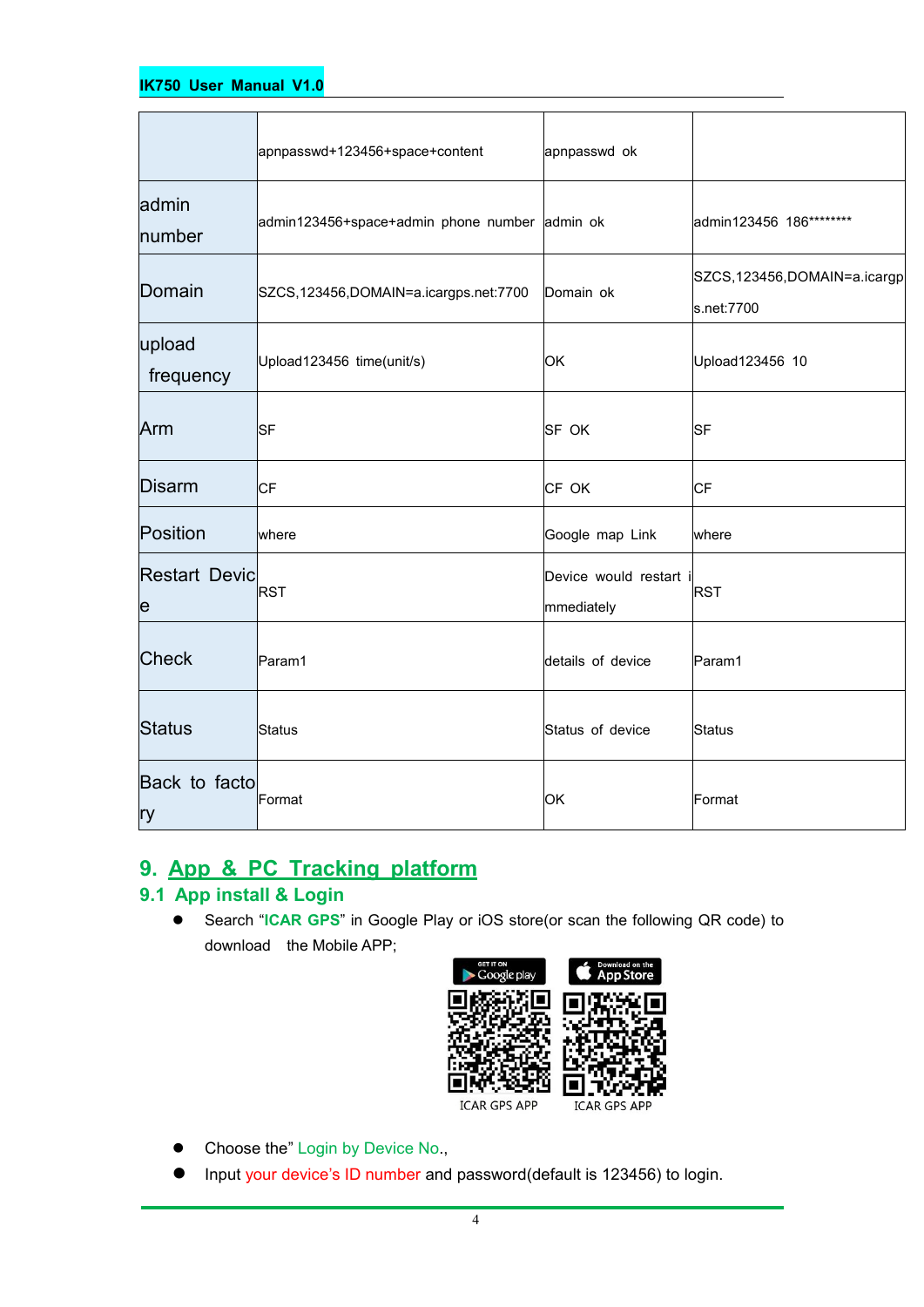#### **IK750 User Manual V1.0**



- Choose the" Login by User name.,
- Input your user name and password(default is 123456) to login.

#### **9.2 PC login**

- Web: [www.ic](http://www.trackits.com)argps.net, Choose "**ID No**."
- Input your device's ID number and password(default is 123456) to log in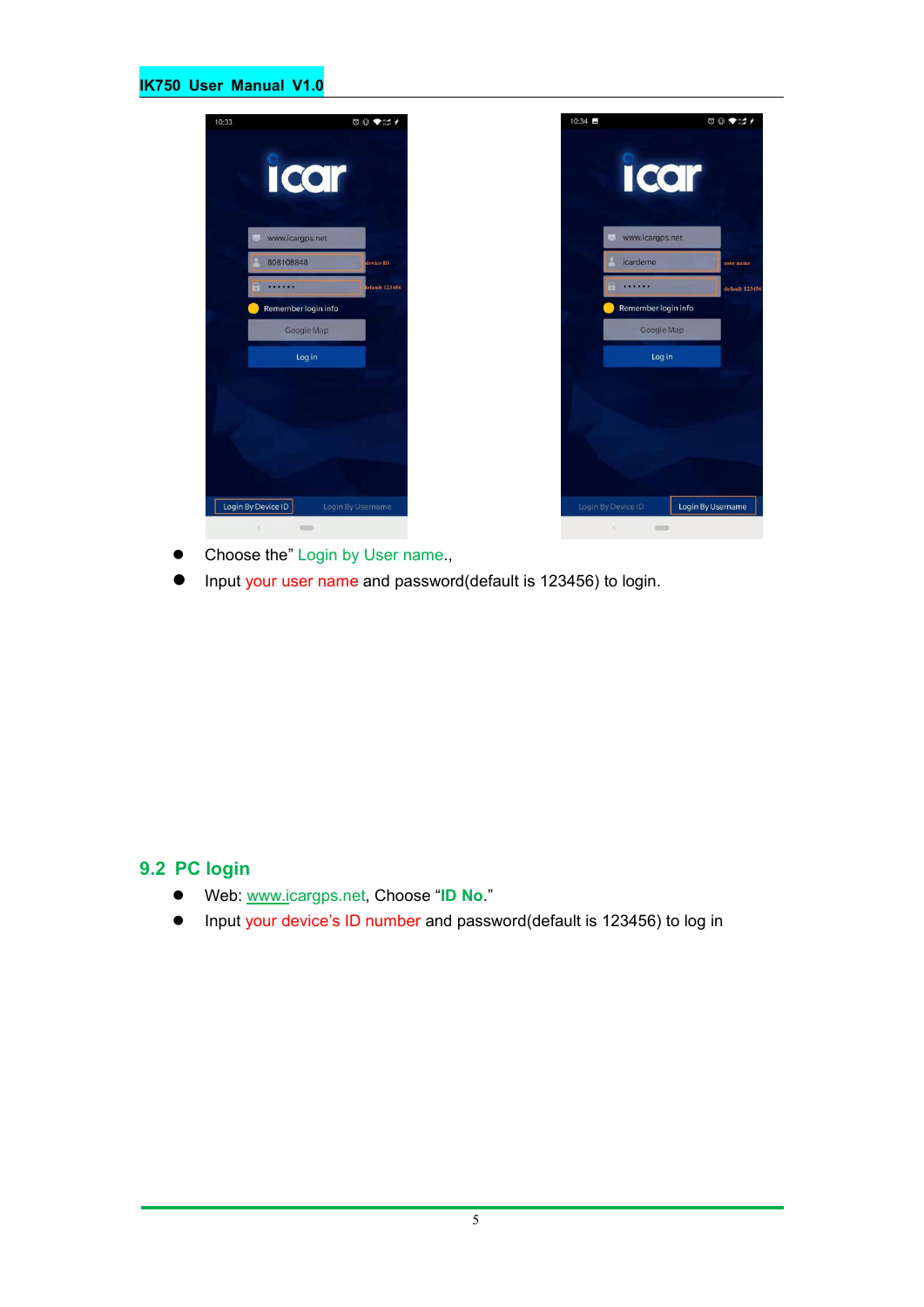|                                                                 | $\overline{\mathcal{C}}$<br>ID No. | Account                                              |
|-----------------------------------------------------------------|------------------------------------|------------------------------------------------------|
|                                                                 | 808108848                          | device ID                                            |
| GET IT ON<br>Download on the<br><b>App Store</b><br>Google play | $\mathbf{a}$<br>                   | default 123456                                       |
|                                                                 | $\bullet$<br>enember               | Demo                                                 |
|                                                                 | Login                              |                                                      |
| <b>ICAR GPS APP</b><br><b>ICAR GPS APP</b>                      | We offer                           | ٠<br>$\star$<br>$\epsilon$<br><b>Select language</b> |

- Web: [www.ic](http://www.trackits.com)argps.net, Choose "**Account**"
- Input user name and password(default is 123456) to log in

|                                                                 | CO<br>I<br>ID No.<br>Account                                                      |  |
|-----------------------------------------------------------------|-----------------------------------------------------------------------------------|--|
|                                                                 | icardemo<br>user name                                                             |  |
| Download on the<br>GET IT ON<br><b>App Store</b><br>Google play | default 123456<br>-                                                               |  |
|                                                                 | $\bullet$<br>enember<br>Demo                                                      |  |
|                                                                 | Login                                                                             |  |
| <b>ICAR GPS APP</b><br><b>ICAR GPS APP</b>                      | ÷<br>疆<br>744<br>We offer<br>a i<br><b>COMPANY</b><br><b>W</b><br>select language |  |

## **10. FAQ**

- Q:**Start up Fail?**
- A:Check the device power on or not.